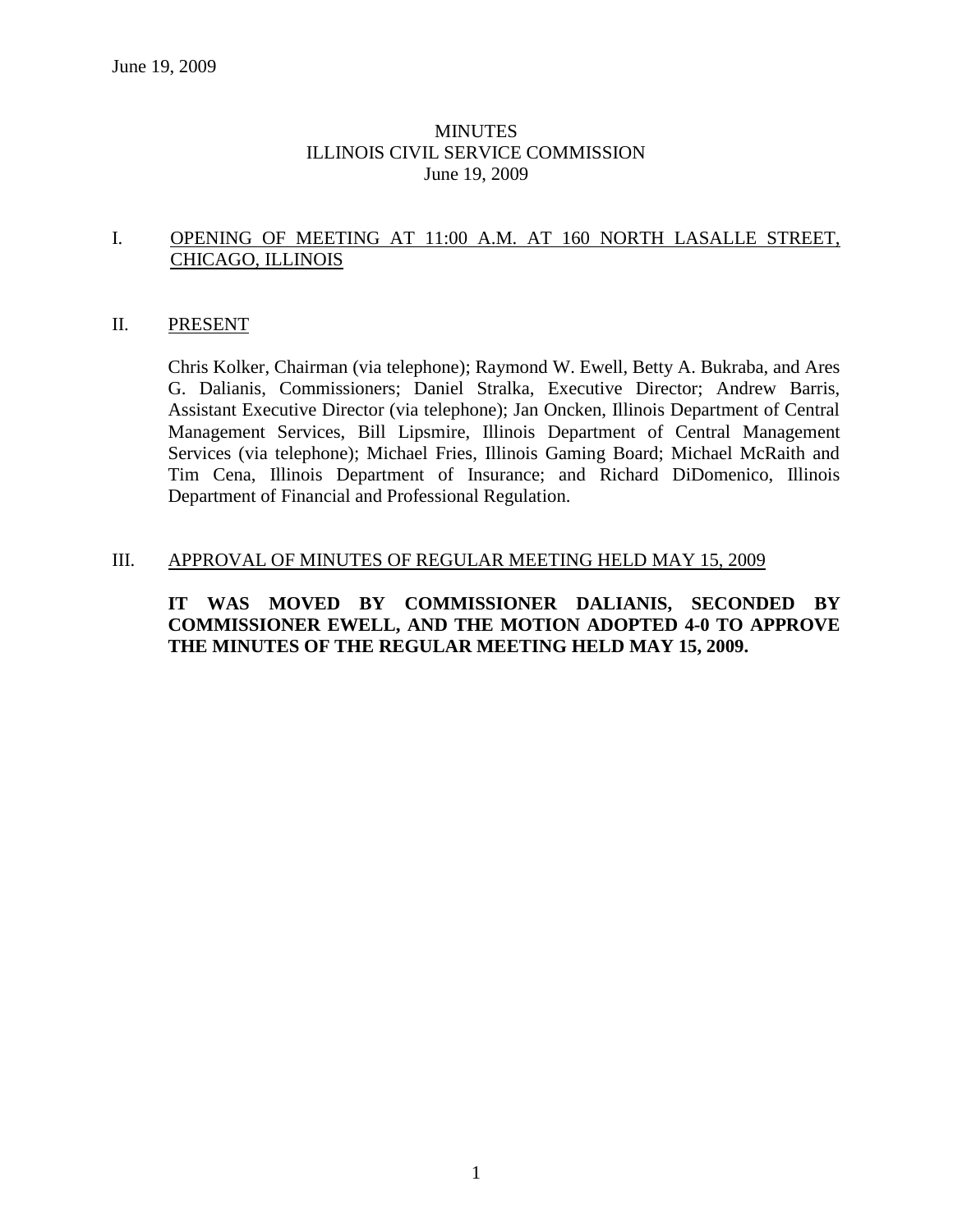#### IV. EXEMPTIONS UNDER SECTION 4d(3) OF THE PERSONNEL CODE

# A. Report on Exempt Positions

|                                       | Total     | Number of Exempt |
|---------------------------------------|-----------|------------------|
| Agency                                | Employees | Positions        |
|                                       |           |                  |
|                                       |           |                  |
|                                       |           |                  |
|                                       |           |                  |
|                                       |           |                  |
| Central Management Services 1,483 119 |           |                  |
| Children and Family Services 3,128 49 |           |                  |
|                                       |           |                  |
|                                       |           |                  |
|                                       |           |                  |
|                                       |           |                  |
|                                       |           |                  |
|                                       |           |                  |
|                                       |           |                  |
|                                       |           |                  |
|                                       |           |                  |
|                                       |           |                  |
|                                       |           |                  |
|                                       |           |                  |
|                                       |           |                  |
|                                       |           |                  |
|                                       |           |                  |
|                                       |           |                  |
|                                       |           |                  |
|                                       |           |                  |
|                                       |           |                  |
|                                       |           |                  |
|                                       |           |                  |
|                                       |           |                  |
|                                       |           |                  |
|                                       |           |                  |
|                                       |           |                  |
|                                       |           |                  |
|                                       |           |                  |
|                                       |           |                  |
|                                       |           |                  |
|                                       |           |                  |
|                                       |           |                  |
|                                       |           |                  |
|                                       |           |                  |
|                                       |           |                  |
|                                       |           |                  |
|                                       |           |                  |
|                                       |           |                  |
|                                       |           |                  |
|                                       |           |                  |
|                                       |           |                  |
|                                       |           |                  |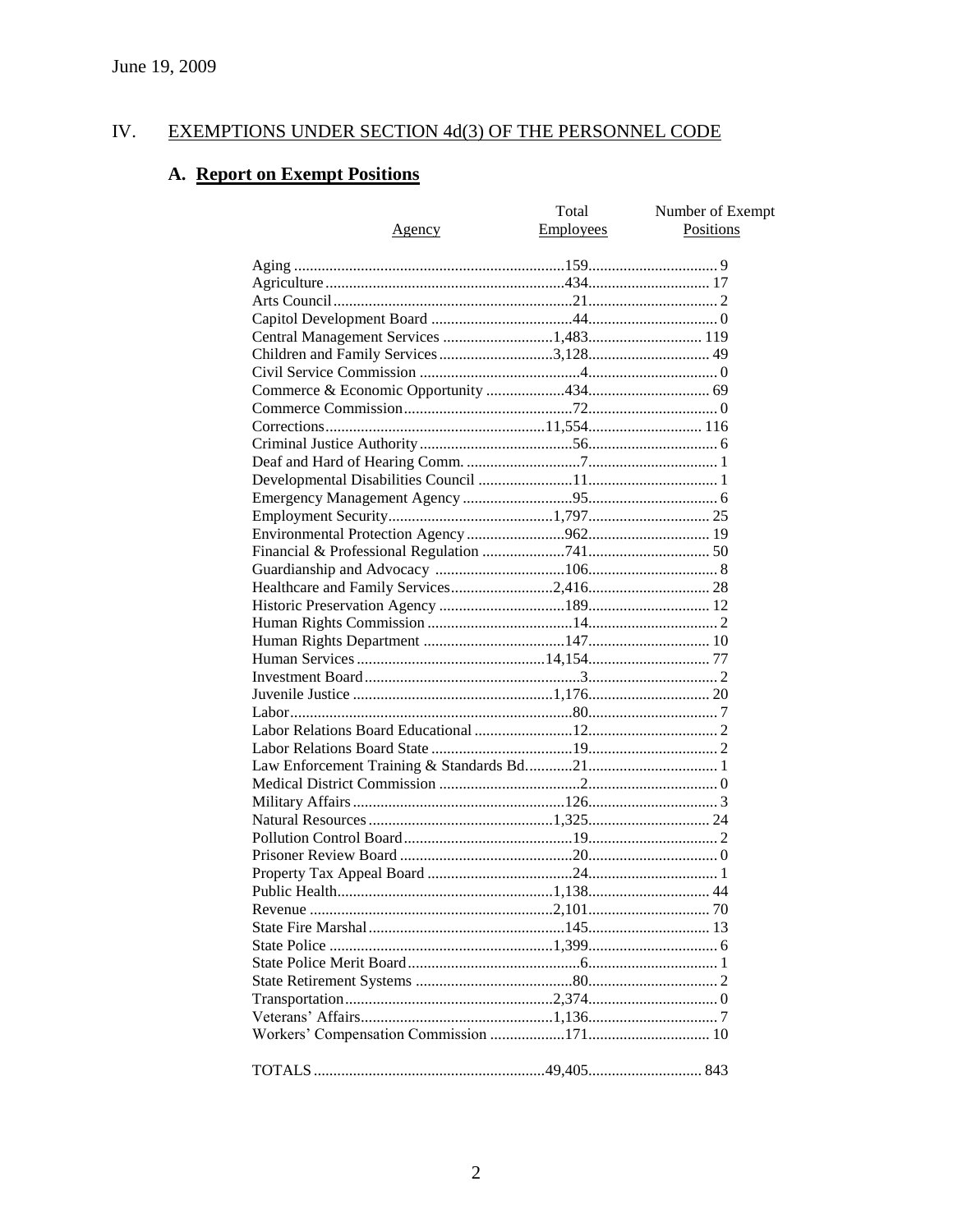## **B. Governing Rule - Jurisdiction B Exemptions**

- a) Before a position shall qualify for exemption from Jurisdiction B under Section 4d(3) of the Personnel Code, the position shall be directly responsible to:
	- 1. The Governor, or
	- 2. A departmental director or assistant director appointed by the Governor, or
	- 3. A board or commission appointed by the Governor, or
	- 4. The head of an agency created by Executive Order, or the director or assistant director of an agency carrying out statutory powers, whose offices are created by the Governor subject to legislative veto under Article V, Section 11, of the Constitution of 1970, which agency head, director, or assistant director may themselves be subject to exemption under Section 4d(3), or
	- 5. In an agency having a statutory assistant director, a deputy director exercising full line authority under the director for all operating entities of the agency, provided the statutory role of assistant director is vacant or is assigned clearly distinct and separate duties from the deputy director and as a colleague to him, or
	- 6. A line position organizationally located between the director and/or assistant director and a subordinate statutorily exempt position(s), provided the position proposed for exemption has line authority over the statutory exempt position(s), or
	- 7. The elected head of an independent agency in the executive, legislative, or judicial branch of government.
- b) If a position meets the above criterion, it must, in addition, be responsible for one or more of the following before it shall be approved as exempt:
	- 1. Directs programs defined by statute and/or departmental, board, or commission policy or possess significant authority when acting in the capacity of a director of programs to bind the agency.
	- 2. Makes decisions in exercising principal responsibility for the determination or execution of policy which fix objectives or state the principles to control action toward operating objectives of one or more divisions, such decisions being subject to review or reversal only by the director, assistant director, board, or commission.
	- 3. Participates in the planning and programming of departmental, board, or commission activities, integrating the plans and projections of related divisions, and the scheduling of projected work programs of those agencies.

\* \* \*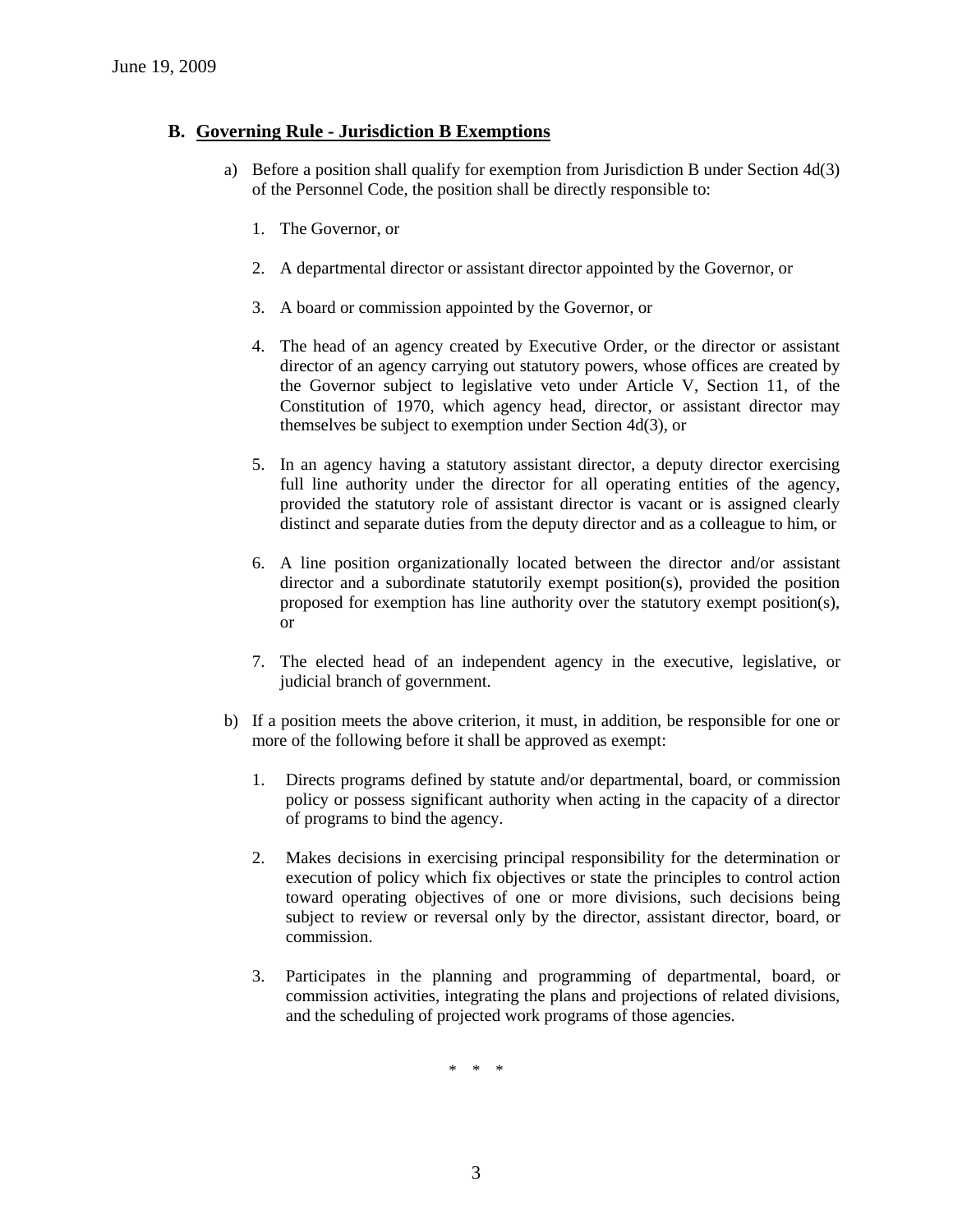## **C. Requests for 4d(3) Exemption**

- Regarding Item C1, Executive Director Daniel Stralka reported that the agency withdrew this request.
- As to Item C2, Executive Director Daniel Stralka reported that this request is for the Legislative Director position with the Department of Insurance, a position that reports to the Director. The Department of Insurance was previously an independent state agency until it was folded into the Department of Financial and Professional Regulation five years ago. The Department of Insurance has now been returned to its former status as an independent agency as of June 1, 2009. This position has principal policy responsibility for planning, developing, and managing the agency's legislative program through its Legislative Affairs office. This includes the authority to act in the capacity of the Director and bind the agency to courses of action with regard to its legislative initiatives. For these reasons, staff recommended approval. In communications with agency representatives, staff indicated it would make this recommendation only if the agency were to abolish or agree to the rescission of a current legislative liaison position with overlapping responsibilities. The agency has agreed to the rescission of this position's exemption and it will appear on next month's agenda.

Michael McRaith, Director of the Department of Insurance, was present to respond to any questions from the Commissioners. He responded affirmatively to Chairman Chris Kolker's inquiry whether the position was vacant. McRaith also noted that additional requests may be forthcoming related to the return of the Department of Insurance as an independent agency.

As to Item D, Executive Director Stralka reported that this request is for the Chief  $\bullet$ Financial Officer position for the Illinois Gaming Board, a position that reports to the Administrator. The Administrator of the Illinois Gaming Board is the equivalent of an agency director with commensurate responsibilities and authority. By Executive Order #5, the Illinois Gaming Board and the Illinois Racing Board are to assume control over their administrative functions as of July 1, 2009 excepting those retained by the Shared Services Center. This position has principal policy responsibility for all fiscal operations of the Illinois Gaming Board including budget and purchasing. For these reasons, staff recommended approval of this request. Executive Director Stralka also noted he was informed that it is not anticipated that the Illinois Racing Board will be submitting a similar request as it has designated a coded position to perform these functions.

Michael Fries, Chief Counsel for the Illinois Gaming Board, was present to respond to any questions from the Commissioners. Chairman Chris Kolker requested a confirmation that the Administrator is the equivalent of an agency director. Fries confirmed this, indicating that the Illinois Gaming Board's enabling statute explicitly sets forth the equivalency. Fries also confirmed that there is no incumbent in the position.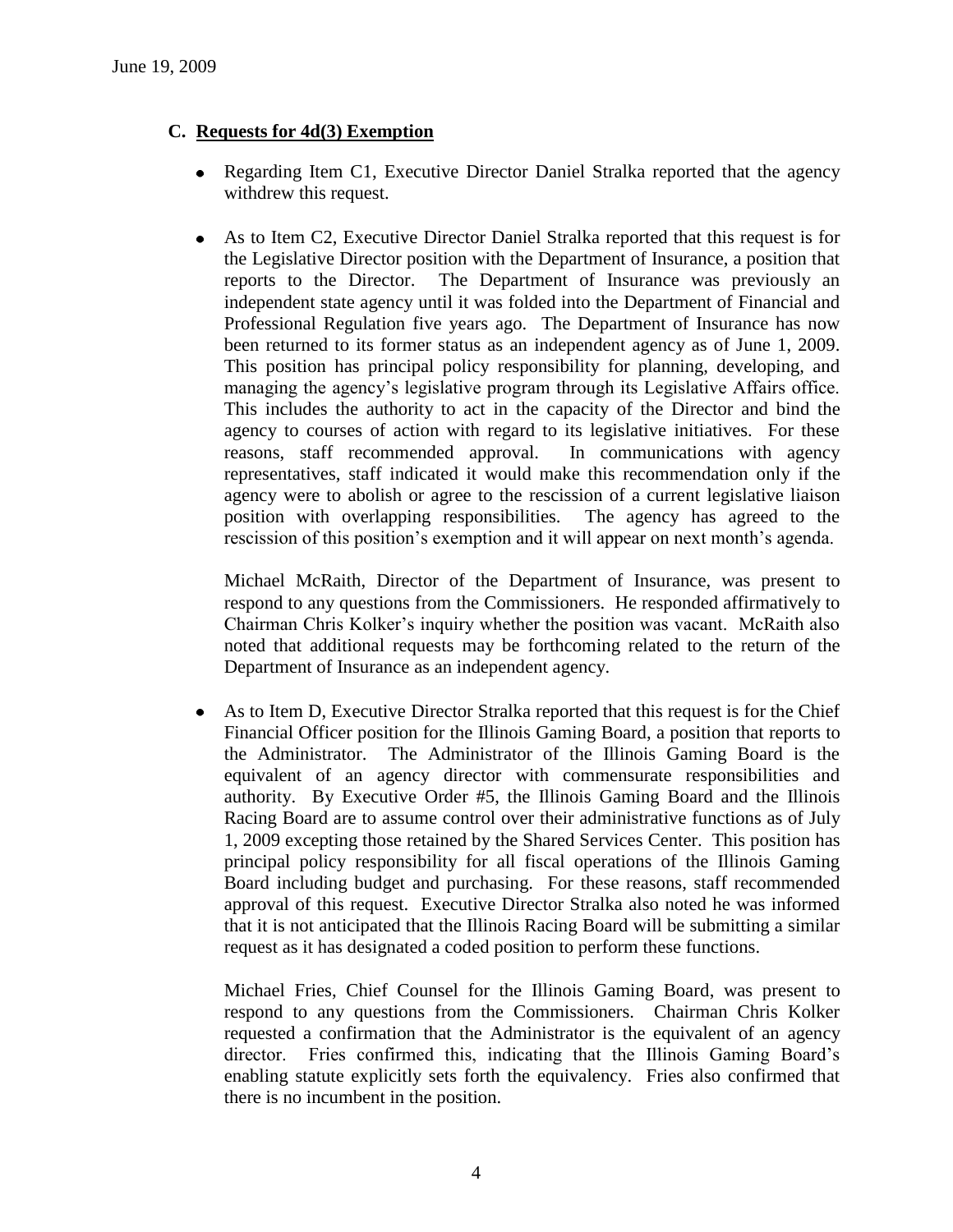## **IT WAS MOVED BY COMMISSIONER EWELL, SECONDED BY COMMISSIONER DALIANIS, AND THE MOTION ADOPTED 4-0 TO GRANT THE REQUEST FOR 4D(3) EXEMPTION FOR THE FOLLOWING POSITIONS:**

| <b>Position Number</b>  | 40070-14-02-000-00-01                         |
|-------------------------|-----------------------------------------------|
| <b>Position Title</b>   | Senior Public Service Administrator           |
| Bureau/Division         | Department of Insurance / Legislative Affairs |
| <b>Functional Title</b> | Legislative Director                          |
| Incumbent               | Vacant                                        |
| Supervisor              | Director                                      |
| Location                | <b>Sangamon County</b>                        |

## **C2. Illinois Department of Financial and Professional Regulation**

## **D. Illinois Department of Revenue**

| <b>Position Number</b>  | 40070-25-60-300-00-01                     |
|-------------------------|-------------------------------------------|
| <b>Position Title</b>   | Senior Public Service Administrator       |
| Bureau/Division         | Finance & Budget Office                   |
| <b>Functional Title</b> | Chief Fiscal Officer / Purchasing Officer |
| Incumbent               | Vacant                                    |
| Supervisor              | Administrator, Illinois Gaming Board      |
| Location                | <b>Sangamon County</b>                    |

## **E. Report on potential impact of SB0051**

Executive Director Daniel Stralka reported that Senate Bill 51 had passed the legislature. This bill would effectively revamp the State's purchasing process and place both principal policy development and implementation under the control of new positions created by the legislation. By doing so, it may negatively impact the continued exemption of many positions which were previously granted 4d(3) exemption based on these responsibilities. Executive Director Stralka performed a brief audit of agency positions and identified 31 positions at risk for rescission. A list of these positions was provided to Technical Services at Central Management Services on May 22, 2009 with notice of the potential consequences.

In addition, after reporting last month about concerns over limited term  $4d(3)$ exemptions being carried over without any extension requests, Executive Director Stralka conducted an audit of all such positions. This audit revealed that no current limited term 4d(3) exemptions were being utilized beyond their expiration dates. Executive Director Stralka sent notices to agency directors informing them of the expiration date of all current limited term 4d(3) exempt positions with a notice that the exemptions for these positions will expire on the previously established date without further action by or notice from the Commission.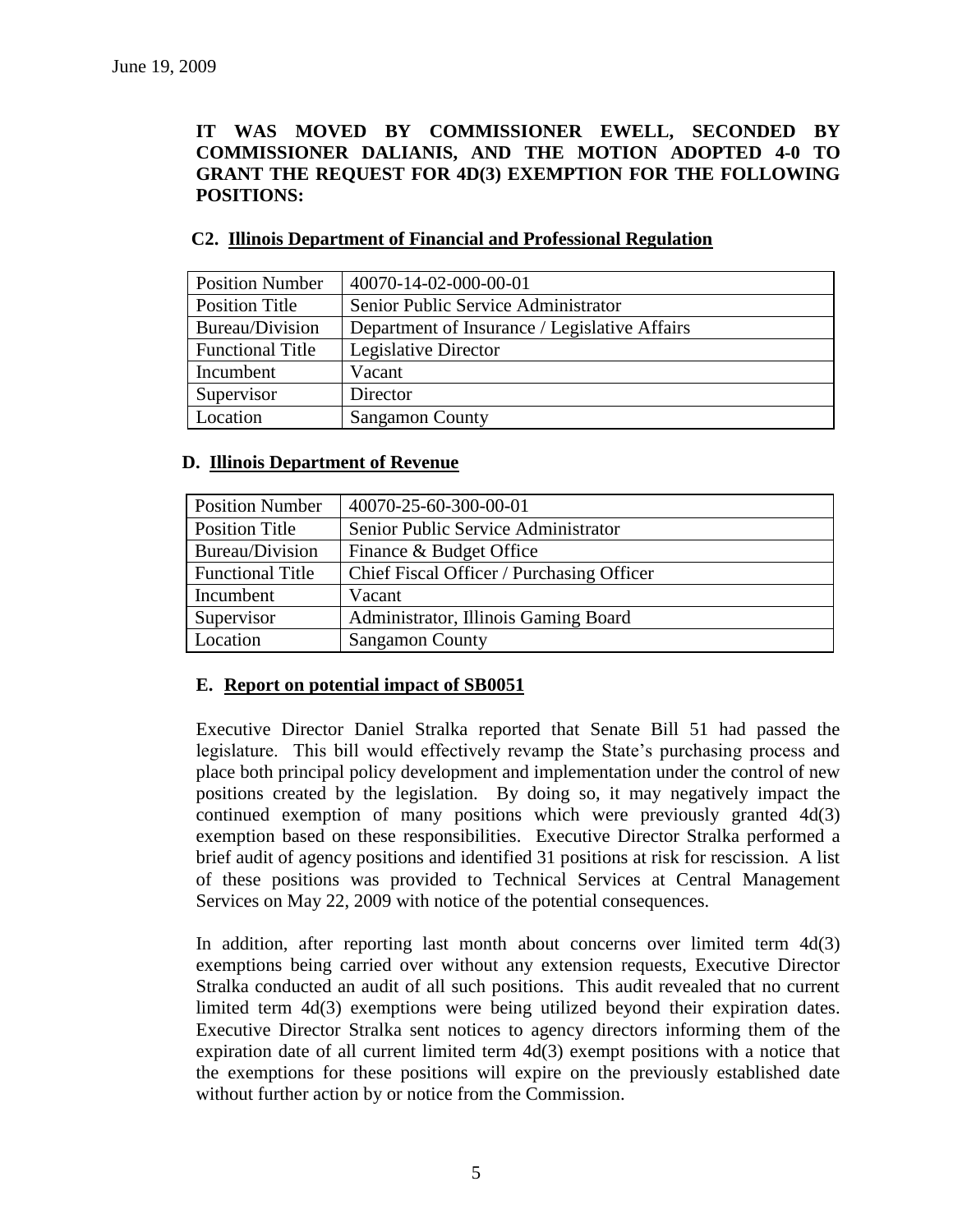## V. CLASS SPECIFICATIONS

## **The following class titles were submitted for revision by the Director of Central Management Services:**

Position Titles:

- A. Aircraft Pilot II
- B. Aircraft Pilot II Dual Rating
- C. Juvenile Justice Youth & Family Specialist Supervisor
- D. Veterans Service Officer

Items A and B Classification Analysis: Assistant Executive Director Andrew Barris reported that Bill Lipsmire at Central Management Services confirmed that an agreement was reached under the collective bargaining agreement regarding the Aircraft Pilot changes.

Item C Classification Analysis: Assistant Executive Director Barris reported that Bill Lipsmire at Central Management Services confirmed there were seven supervisors and 55 specialists in the Juvenile Justice Youth and Family Specialist Supervisor class. Lipsmire also confirmed that the collective bargaining unit agreed to the changes to the class. Lipsmire noted that it was unique to have a requirement of experience limited to a lower title in a supervisor position. As is, it was too restrictive. If no one bid on the job from the specialist class, the supervisor position would remain unfilled. Chairman Kolker asked if this change was requested in order to place an already identified person in a position. Bill Lipsmire assured the Chairman that it was not.

Item D Classification Analysis: Assistant Executive Director Barris reported that he spoke to Bill Lipsmire at Central Management Services to confirm that the last time the Commission addressed the Veterans Service Officer class specification was in March 2006 at which the "time of hostilities" deadline for the class was set at December 31, 2005. Then, and now, the Commission indicated that it did not want the definition of "time of hostilities" to be an indefinite time period. Lipsmire confirmed that the bargaining unit agreed to the December 31, 2008 cut off date as the "time of hostilities."

**IT WAS MOVED BY COMMISSIONER DALIANIS, SECONDED BY COMMISSIONER BUKRABA, AND THE MOTION ADOPTED 4-0 TO APPROVE THE REVISION OF THE FOLLOWING CLASS TITLES TO BE EFFECTIVE JULY 1, 2009.**

- **A: Aircraft Pilot II**
- **B: Aircraft Pilot II – Dual Rating**
- **C: Juvenile Justice Youth & Family Specialist Supervisor**
- **D: Veterans Service Officer**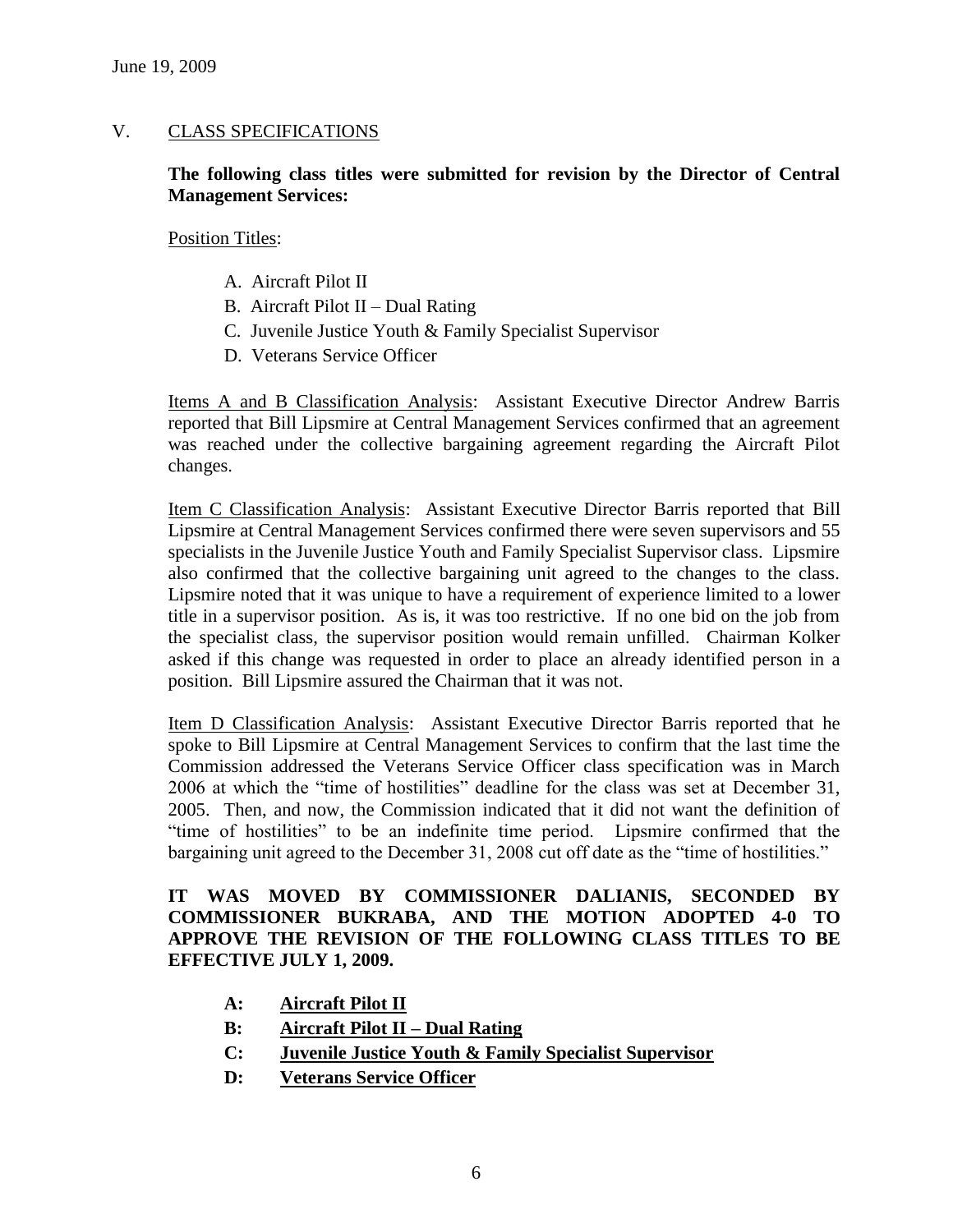**IT WAS MOVED BY COMMISSIONER DALIANIS, SECONDED BY COMMISSIONER BUKRABA, AND THE MOTION ADOPTED 4-0 TO DISAPPROVE ANY CLASS SPECIFICATIONS RECEIVED BY THE COMMISSION NOT CONTAINED IN THIS REPORT TO ALLOW ADEQUATE STUDY.** 

#### VI. MOTION TO GO INTO EXECUTIVE SESSION

**IT WAS MOVED BY COMMISSIONER EWELL, SECONDED BY COMMISSIONER DALIANIS, AND BY ROLL CALL VOTE THE MOTION ADOPTED 4-0 TO HOLD AN EXECUTIVE SESSION PURSUANT TO SUBSECTIONS 2(c)(1), 2(c)(4), AND 2(c)(11) OF THE OPEN MEETINGS ACT.** 

| <b>KOLKER</b>   | YES. | <b>EWELL</b>    | YES. |
|-----------------|------|-----------------|------|
| <b>PETERSON</b> |      | <b>DALIANIS</b> | YES. |
| <b>BUKRABA</b>  | YES. |                 |      |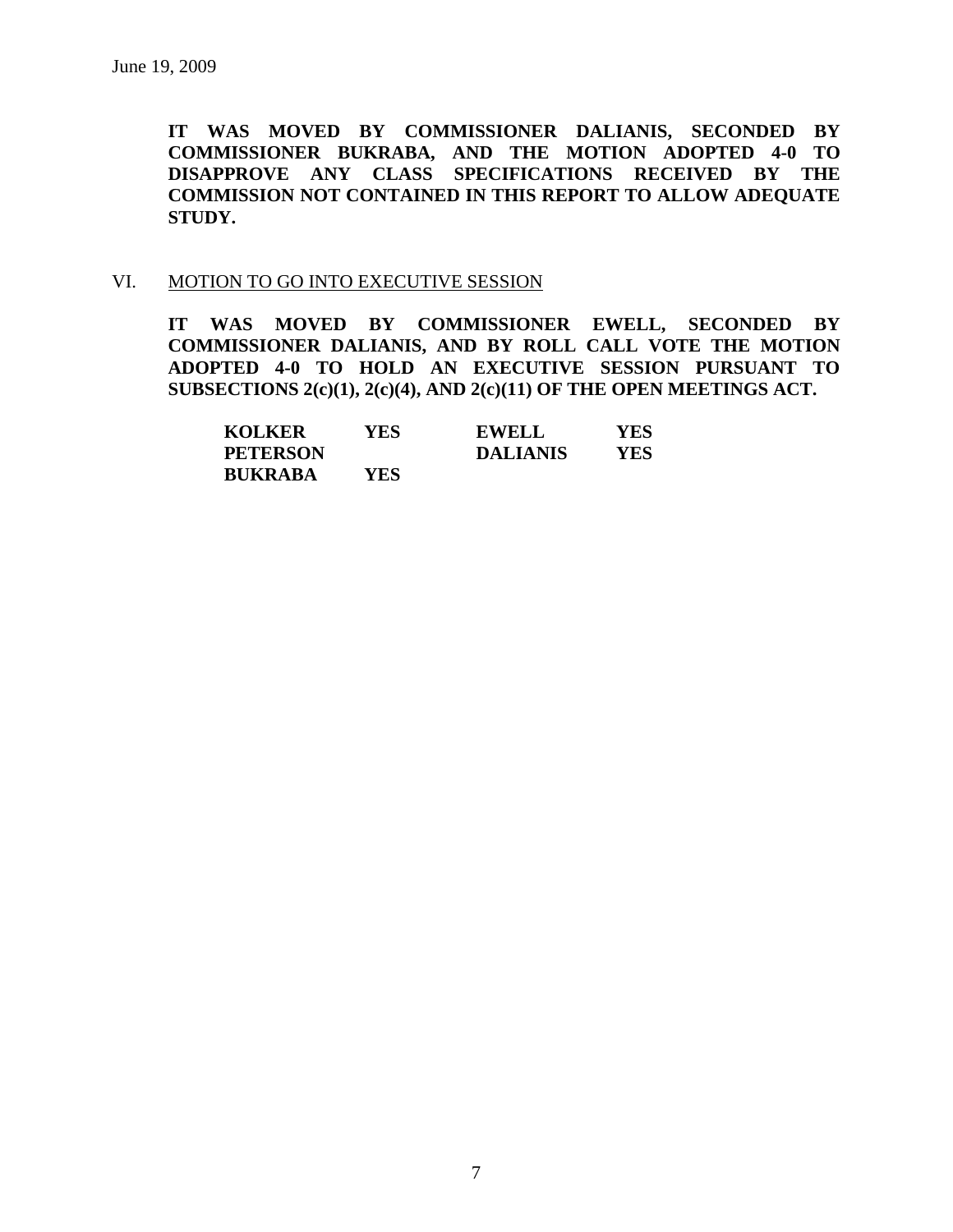## VII. RECONVENE MEETING

Upon due and proper notice the regular meeting of the Illinois Civil Service Commission was reconvened at 160 North LaSalle Street, Suite S-901, Chicago, Illinois at 12:00 p.m.

#### PRESENT

Chris Kolker, Chairman (via telephone); Raymond W. Ewell, Betty A. Bukraba and Ares G. Dalianis, Commissioners; Daniel Stralka, Executive Director; Andrew Barris, Assistant Executive Director (via telephone); and Richard DiDomenico, Illinois Department of Financial and Professional Regulation.

#### VIII. NON-MERIT APPOINTMENT REPORT

The Personnel Code permits non-merit appointments for a limited period of time, i.e. emergency appointments shall not exceed 60 days and shall not be renewed, and positions shall not be filled on a temporary or provisional basis for more than six months out of any twelve-month period. Consecutive non-merit appointments are not violative of the Code, however, they do present a possible evasion of merit principles and should be monitored. Set forth below is the number of consecutive non-merit appointments made by each department. These statistics are from the Department of Central Management Services' Consecutive Non-Merit Report.

| Agency                                   | 4/30/09        | 5/31/09      | 5/31/08        |
|------------------------------------------|----------------|--------------|----------------|
| Aging                                    |                |              | $_{0}$         |
| Agriculture                              | 0              | 0            | $\overline{2}$ |
| <b>Arts Council</b>                      | 0              | $\mathbf{0}$ |                |
| <b>Central Management Services</b>       | $\mathfrak{D}$ |              | 6              |
| <b>Children and Family Services</b>      | 9              | 12           | 12             |
| <b>Criminal Justice Authority</b>        |                |              | $\Omega$       |
| <b>Employment Security</b>               | 3              | Δ            | っ              |
| Financial and Professional Regulation    | 0              | 0            |                |
| <b>Healthcare and Family Services</b>    | 17             | 16           | 15             |
| <b>Human Services</b>                    |                |              |                |
| Law Enforcement Training Standards Board |                |              | 0              |
| <b>Natural Resources</b>                 | 0              | 0            | 21             |
| Property Tax Appeal Board                | 0              |              |                |
| <b>State Police</b>                      | 0              | 0            |                |
| Transportation                           | 3              | 3            | 10             |
| Veteran's Affairs                        | $\overline{2}$ |              |                |
| Workers' Compensation Commission         |                |              | 0              |
| Totals                                   | 41             | 43           | 80             |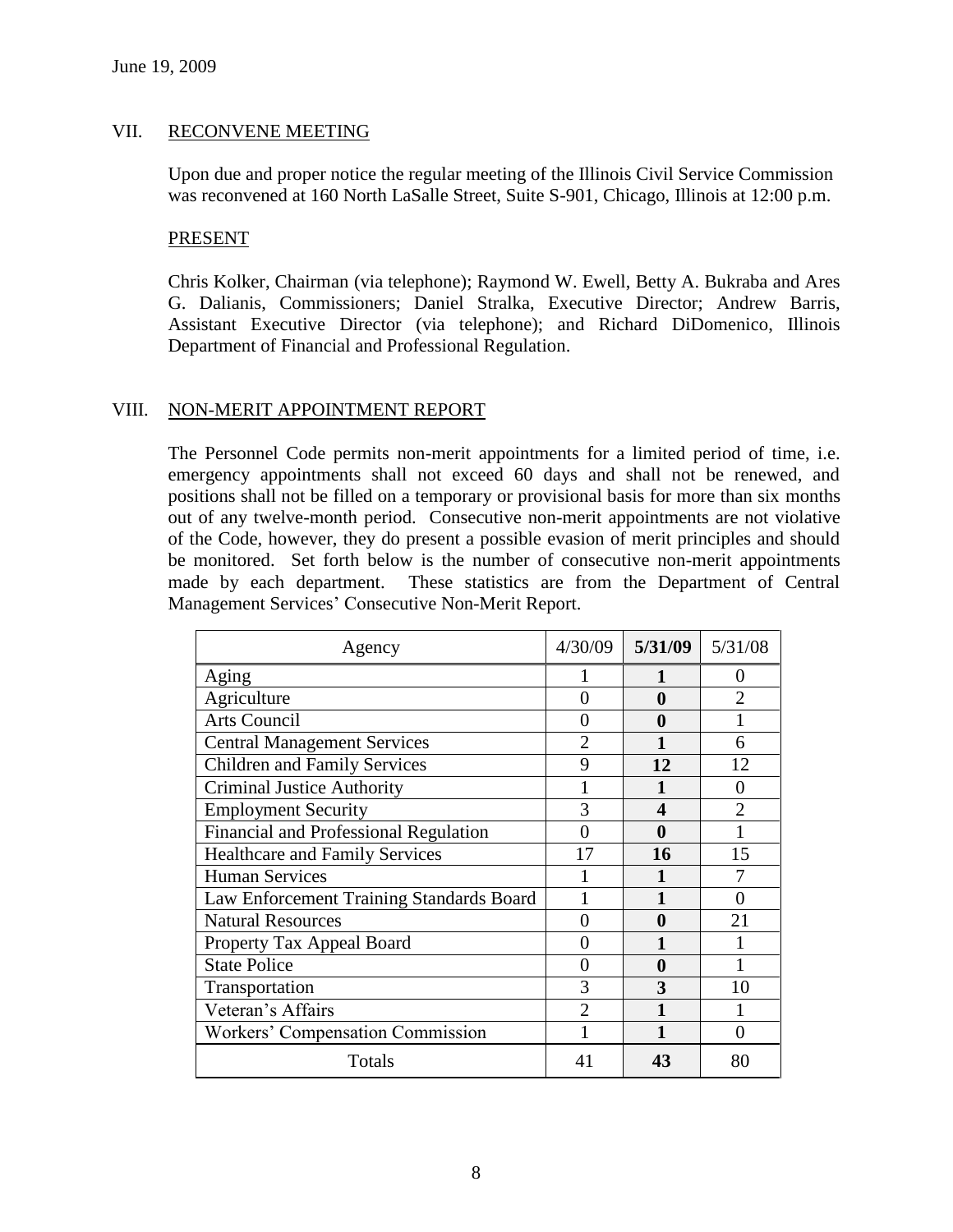## IX. PUBLICLY ANNOUNCED DECISION RESULTING FROM APPEAL

## **DISCHARGE**

#### **DA-4-09**

| Employee  | Leo Padzunas                                                     | <b>Appeal Date</b>      | 7/25/08                                              |
|-----------|------------------------------------------------------------------|-------------------------|------------------------------------------------------|
| Agency    | <b>DHS</b>                                                       | <b>Decision Date</b>    | 6/05/09                                              |
| Type      | Discharge                                                        | <b>ALJ</b>              | Daniel Stralka                                       |
| Change(s) | Conduct unbecoming;<br>violation of workplace<br>violence policy | Recommended<br>Decision | Charges are proven but warrant<br>90-day suspension. |

**IT WAS MOVED BY COMMISSIONER DALIANIS, SECONDED BY COMMISSIONER EWELL, AND BY ROLL CALL VOTE OF 4-0, THE MOTION ADOPTED TO AFFIRM AND ADOPT THE ADMINISTRATIVE LAW JUDGE'S RECOMMENDED DECISION THAT FOR THE REASONS SET FORTH IN THE RECOMMENDED DECISION THAT THE WRITTEN CHARGES FOR DISCHARGE HAVE BEEN PROVEN BUT THE UNIQUE FACTUAL CIRCUMSTANCES SURROUNDING THE DISCHARGE DO NOT RISE TO THE LEVEL WHICH SOUND PUBLIC OPINION RECOGNIZES AS GOOD CAUSE FOR THE EMPLOYEE TO NO LONGER HOLD THE POSITION. THEREFORE, SAID PROVEN CHARGES WARRANT A 90-DAY SUSPENSION IN LIEU OF DISCHARGE. THE COMMISSION ALSO APPROVES THE DENIAL OF THE RESPONDENT'S MOTION TO DISMISS.**

| <b>KOLKER</b>   | YES        | <b>EWELL</b>    | YES |
|-----------------|------------|-----------------|-----|
| <b>PETERSON</b> |            | <b>DALIANIS</b> | YES |
| <b>BUKRABA</b>  | <b>YES</b> |                 |     |

#### **DISCHARGE**

#### **DA-15-09**

| Employee  | Jacqueline Gollay                                                                                                     | <b>Appeal Date</b>             | 11/03/08                |
|-----------|-----------------------------------------------------------------------------------------------------------------------|--------------------------------|-------------------------|
| Agency    | <b>FPR</b>                                                                                                            | <b>Decision Date</b>           | 06/05/09                |
| Type      | Discharge                                                                                                             | ALJ                            | <b>Andrew Barris</b>    |
| Change(s) | Violation of disability leave;<br>physician's statement indicated<br>permanent and total disability<br>for employment | Recommended<br><b>Decision</b> | Charges are not proven. |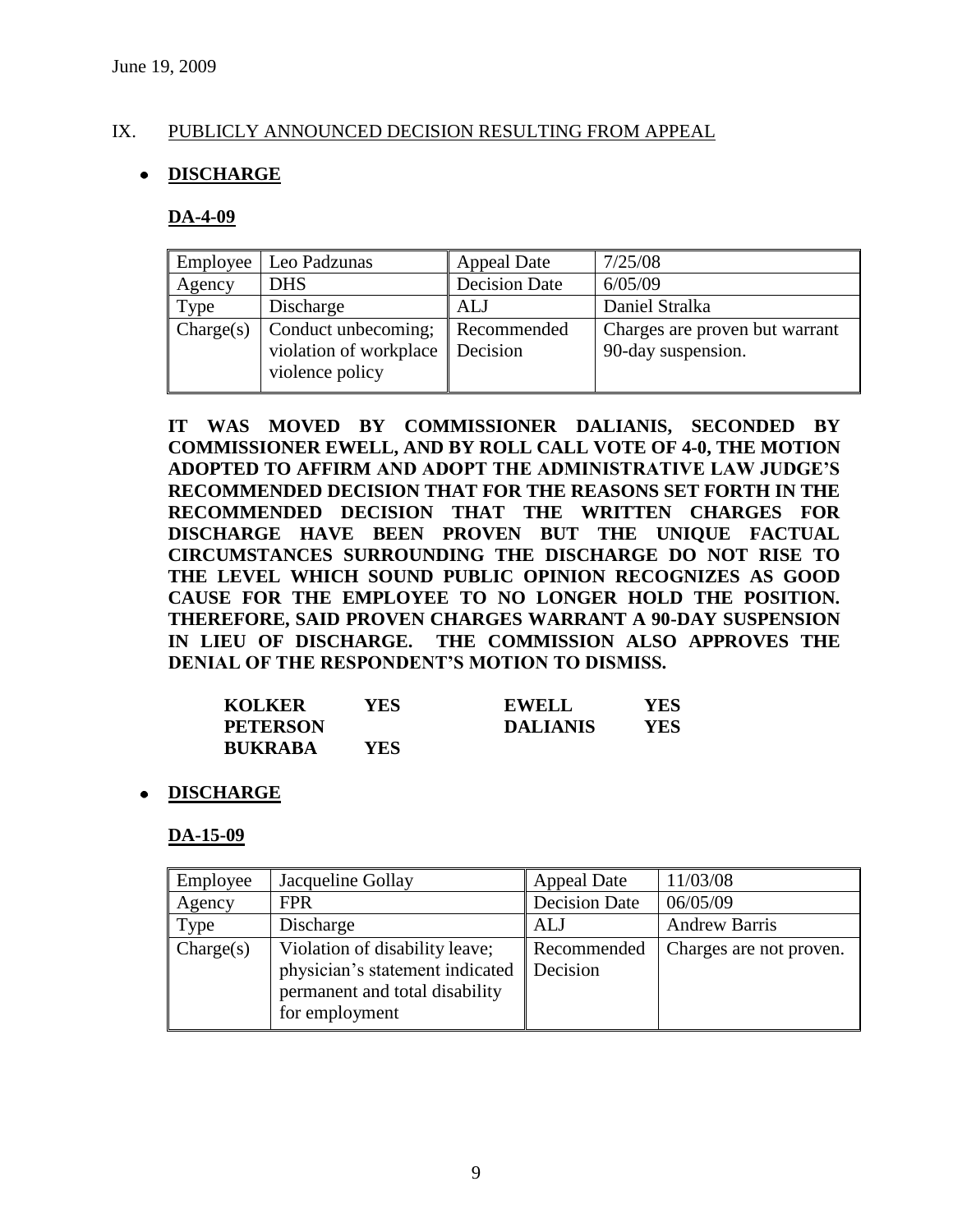**IT WAS MOVED BY COMMISSIONER DALIANIS, SECONDED BY CHAIRMAN KOLKER, AND BY ROLL CALL VOTE OF 2-1, THE MOTION ADOPTED TO AFFIRM AND ADOPT THE ADMINISTRATIVE LAW JUDGE'S RECOMMENDED DECISION THAT THE WRITTEN CHARGES FOR DISCHARGE HAVE NOT BEEN PROVEN. COMMISSIONER BUKRABA ABSTAINED.**

| <b>KOLKER</b>   | YES- | <b>EWELL</b>    | NO  |
|-----------------|------|-----------------|-----|
| <b>PETERSON</b> |      | <b>DALIANIS</b> | YES |
| <b>BUKRABA</b>  |      |                 |     |

#### X. APPEALS TERMINATED WITHOUT DECISION ON THE MERITS

#### **GT-34-09**

| Employee   | David Puccetti          | <b>Appeal Date</b>   | 4/24/09                      |
|------------|-------------------------|----------------------|------------------------------|
| Agency     | <b>DOT</b>              | <b>Decision Date</b> | 5/19/09                      |
| Type       | Geographic Transfer     | ALJ                  | <b>Andrew Barris</b>         |
| Allegation | Transferred from the    | Recommended          | Dismissed; withdrawn         |
|            | Taylorville Yard to the | Decision             | (transfer was not approved). |
|            | Shelbyville Yard in     |                      |                              |
|            | violation of procedures |                      |                              |

**IT WAS MOVED BY COMMISSIONER EWELL, SECONDED BY COMMISSIONER DALIANIS, AND BY ROLL CALL VOTE OF 4-0, THE MOTION ADOPTED TO AFFIRM AND ADOPT THE ADMINISTRATIVE LAW JUDGE'S RECOMMENDED DECISION TO DISMISS THE APPEAL AS THE PARTIES FILED A STIPULATION TO DISMISS.**

| <b>KOLKER</b>   | YES  | <b>EWELL</b>    | <b>YES</b> |
|-----------------|------|-----------------|------------|
| <b>PETERSON</b> |      | <b>DALIANIS</b> | YES        |
| <b>BUKRABA</b>  | YES. |                 |            |

#### XI. REPORT ON THE TREATMENT OF PRIOR DISCIPLINARY INCIDENTS WHICH ARE THE SUBJECT OF PENDING GRIEVANCES

It was the consensus of the Commissioners that this matter be carried over until the July 17, 2009 meeting.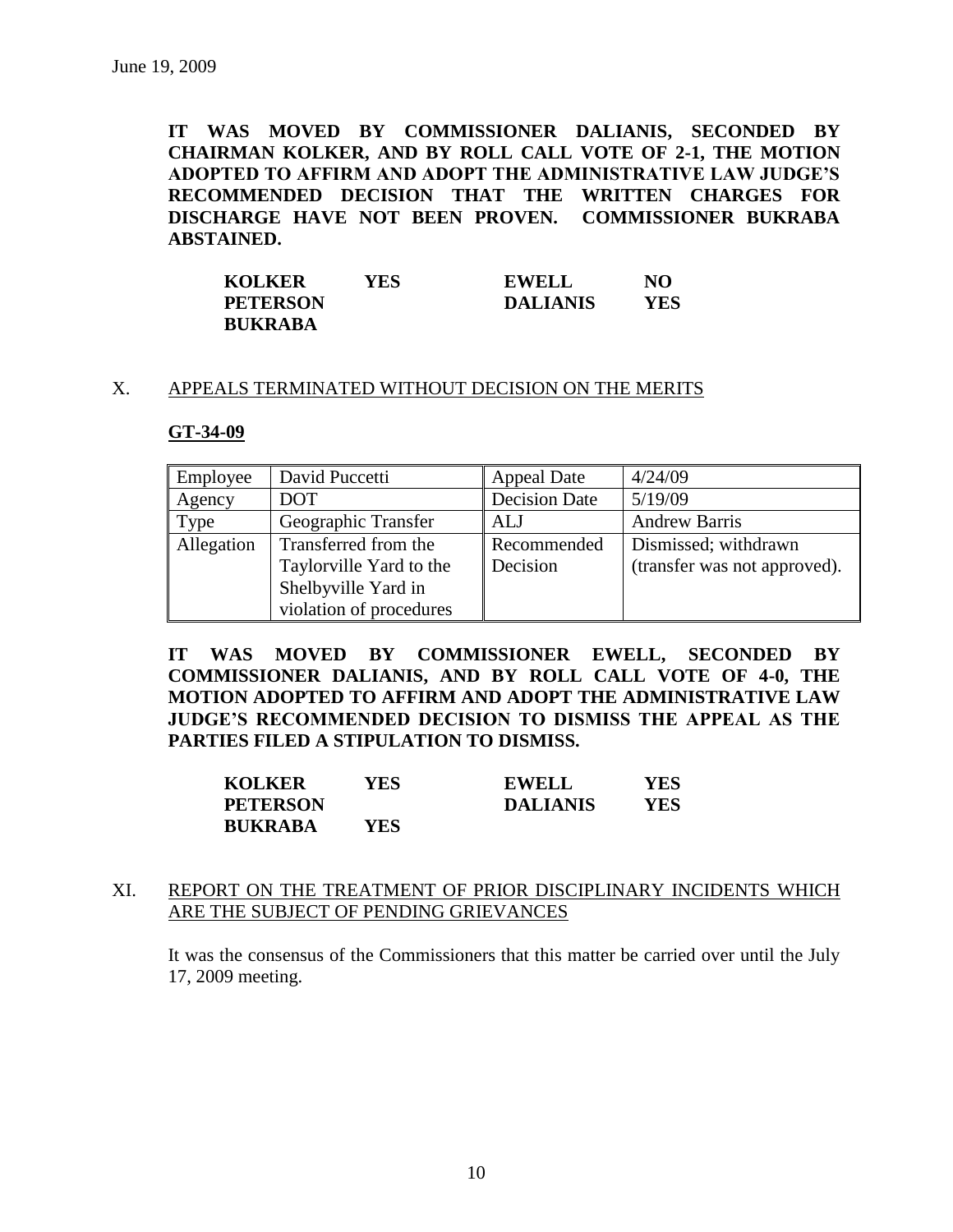## XII. REVIEW OF EXECUTIVE SESSION MINUTES PURSUANT TO OPEN MEETINGS ACT

I**T WAS MOVED BY COMMISSIONER DALIANIS, SECONDED BY COMMISSIONER BUKRABA, AND THE MOTION ADOPTED 4-0 THAT AFTER REVIEW OF EXECUTIVE SESSION MINUTES PURSUANT TO THE OPEN MEETINGS ACT, THE NEED FOR CONFIDENTIALITY STILL EXISTS AS TO ALL THOSE MINUTES.**

#### XIII. STAFF REPORT

Executive Director Daniel Stralka reported that:

- Mileage reimbursement will increase to \$0.55/mile effective July 1, 2009.
- The Comptroller has removed the requirement that social security numbers be on travel vouchers.
- Sandy Guppy participated in the Commission's data validation process for the new Illinois Transparency and Accountability Portal, commonly known as ITAP. This ITAP website provides citizens a single internet site to view a variety of expenditures made by state agencies as well as other fiscal information.
- Senate Bill 1333, which if passed would terminate the terms of virtually all members  $\bullet$ of State boards and commissions 90 days after becoming law, was approved by the House but was not called for a vote by the Senate. The Governor has indicated his support for the legislation if it passes the legislature. There was a brief discussion among the Commissioners as to its legislative progress.
- House Resolution 0140 was passed which calls for the Auditor General to conduct an audit of 4d(3) exempt positions between 2003 through 2008 to determine if the granting of the exemptions was consistent with state law and rules. An entrance meeting with representatives of the Auditor General has been scheduled for July 1. There was a brief discussion among the Commissioners as to the substance of this resolution.
- The State has yet to pass a budget for fiscal year 2010. Sandy Guppy has been  $\bullet$ providing the Office of Management and Budget with a variety of fiscal information as it was requested. There was a brief discussion among the Commissioners as to the fiscal year 2010 budget process.